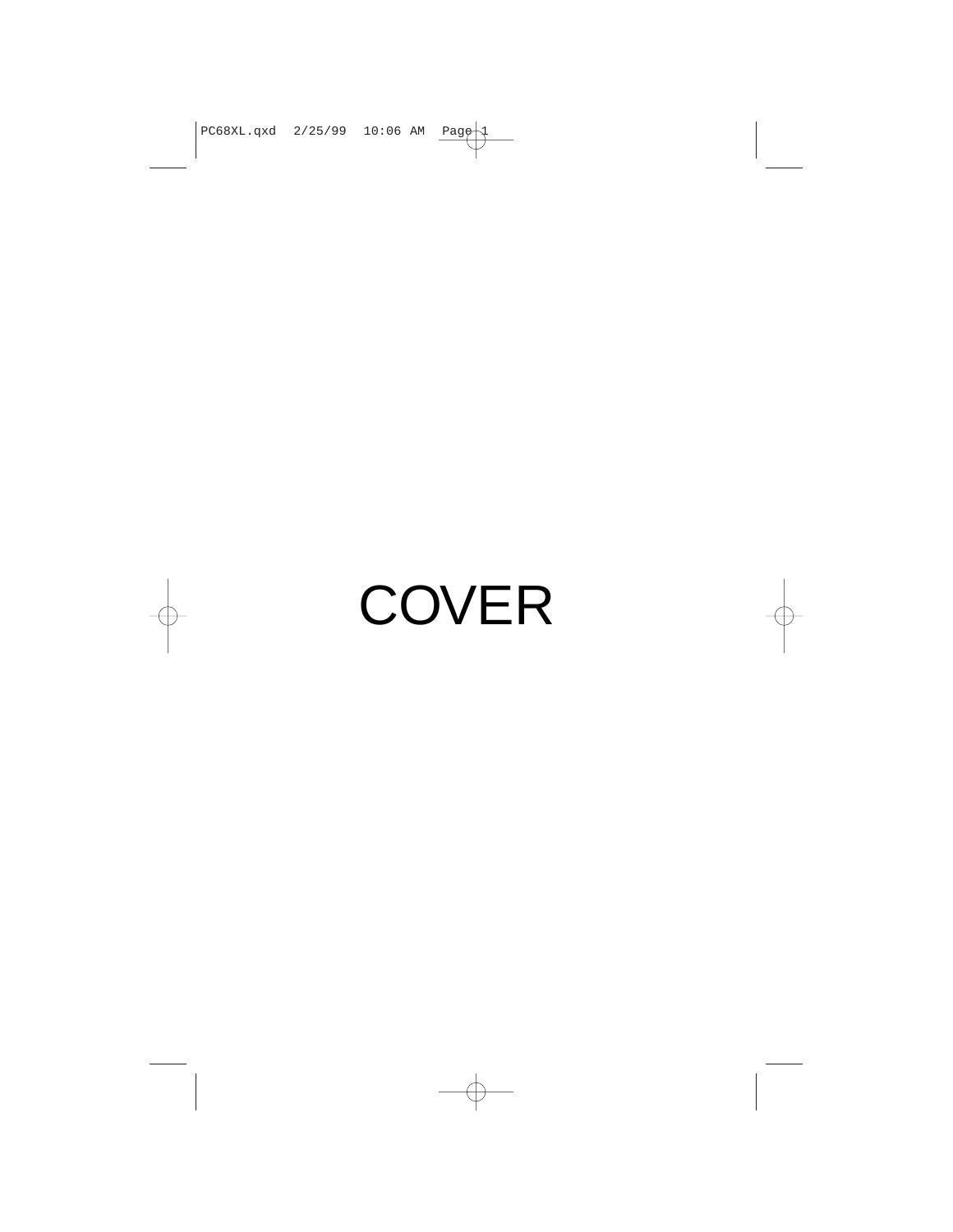# **Contents**

# Unpacking

Carefully unpack your **PC68XL** and check the contents against this list:

- **PC68XL** CB 2-way mobile radio
- Microphone
- Mounting Bracket Kit
- DC Power Cord
- Reference Guide
- Part 95 Subpart D (FCC Rules)
- Product Registration Card

If any items are missing or damaged, contact your place of purchase immediately.

#### *Please be sure to complete and mail your Product Registration card.*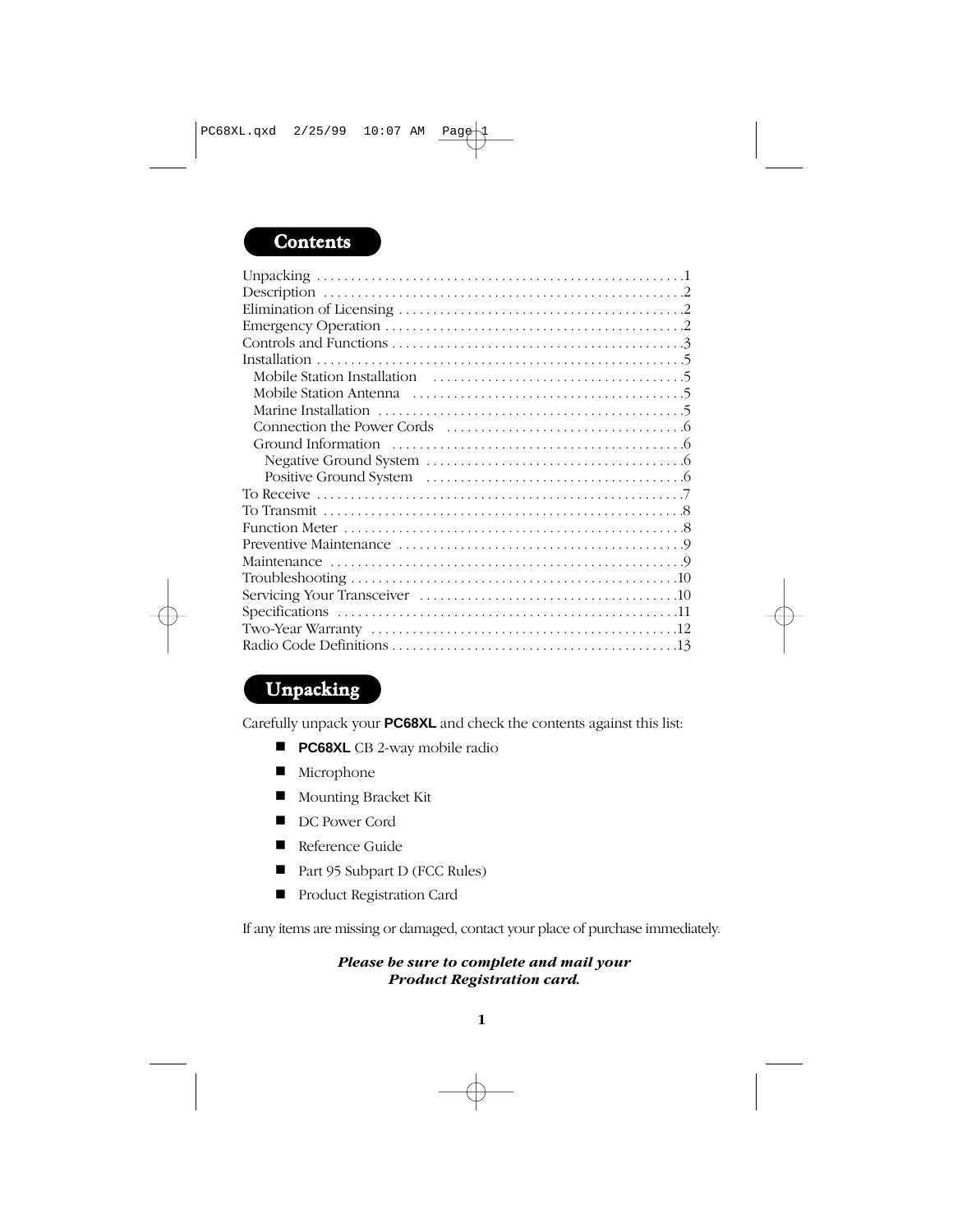# Description

Your Uniden **PC68XL** represents the highest quality communications device designed for use in the Citizens Band Radio Service. It will operate on any of the 40 AM frequencies authorized by the Federal Communications Commission (FCC).



The Citizens Band Radio Service is under the jurisdiction of the Federal Communications Commission (FCC). Any adjustments or alterations which would alter the performance of the transceiver's original FCC type acceptance, or which would change the frequency determining method, are strictly prohibited. Replacement or substitution of crystal, transistors, ICs, regulator diodes, or any other part of a unique nature, with parts other than those recommend by Uniden, may cause violations of the technical regulations in Part 95 of the FCC Rules or in violation of type acceptance requirements in Part 2 of the rules.

# Elimination of Licensing

The FCC has ruled that CB Radio Service operators are no longer required to obtain an FCC License to operate their CB equipment. In doing so, the FCC also decided to permit CB station operation without station identification.

Elimination of individual station licenses does not reduce the operating privileges or responsibilities of CB users. An operator of a CB radio station is still required to comply with the Communications Act and with the rules of Citizens Band Radio Service.

#### **Uniden is a registered trademark of Uniden America Corporation.**



Features, Specifications, and availability of Optional Accessories are all subject to change without notice.

## Emergency Operation

- 1. Set the switch to **CH9** or turn **Channel Selector** knob to **Channel 9**.
- 2. Press **PTT** switch on microphone and speak clearly.
- 3. If there is no response, select an active channel and ask that party to relay your emergency broadcast on **Channel 9.**



All channels, except Channel 9 may be used for normal communication. Channel 9 is reserved by the FCC for emergency communications involving the immediate safety of individuals or protection of property. Channel 9 may also be used to render assistance to a motorist.

**This is an FCC rule and applies to all operators of CB radios.**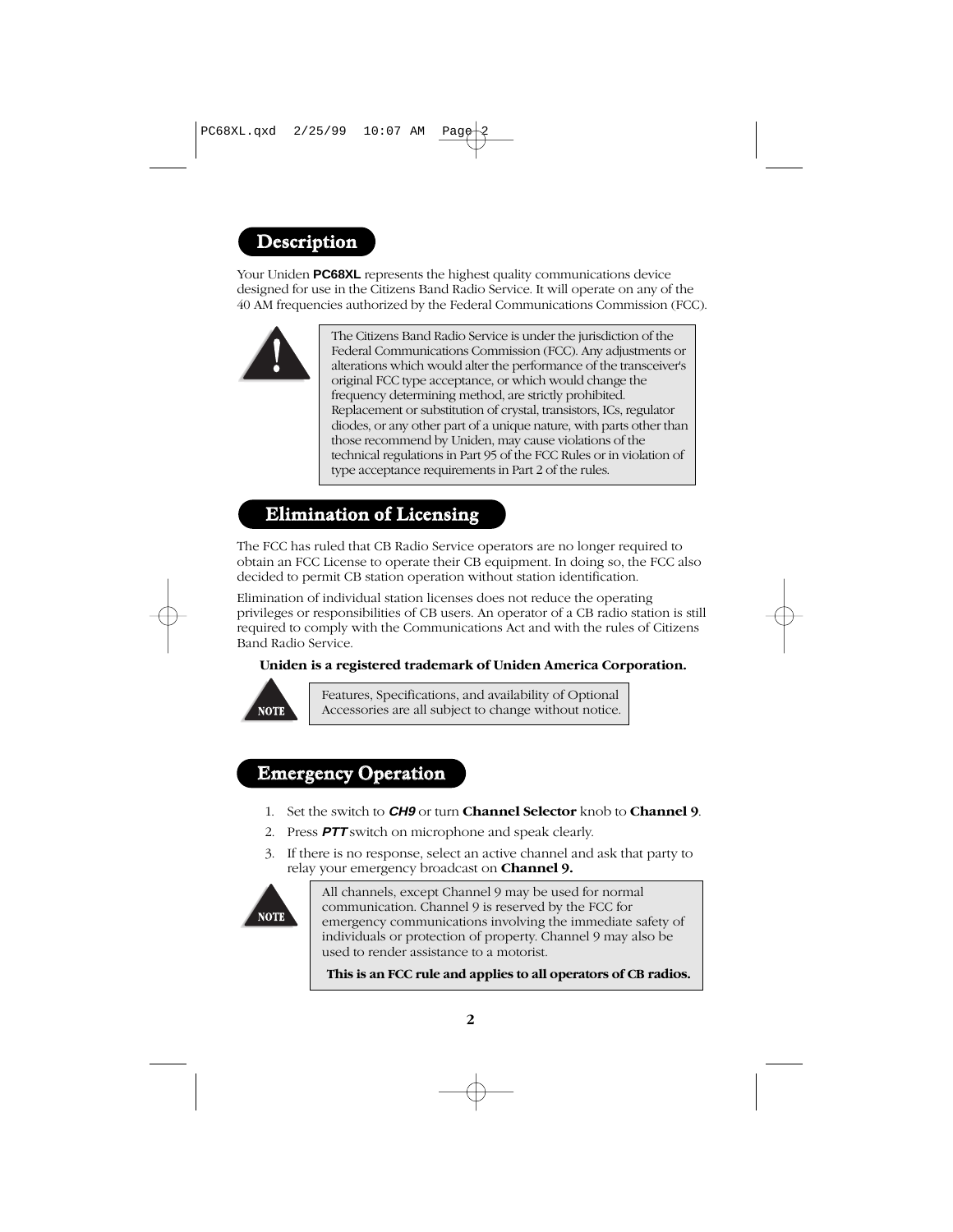# Controls and Functions



# 1. **Microphone Jack**

- 2. **ON/OFF -VOLUME**: Turns radio on or off; adjusts speaker volume.
- 3. **SQUELCH**: Reduces background noise when there is no incoming signal.
- 4. **RF GAIN**: Improves reception in strong signal areas.
- 5. **MIC GAIN**: Adjusts microphone sensitivity.
- 6. **Channel** Knob: Selects transmission and reception channels.
- 7. **Channel Display**: Displays current channel selection.
- 8. **RX/TX** Indicator: **Red**-transmitting; **green**-receiving.
- 9. **CH 9** Indicator: **Red**-Channel 9 switch is on.
- 10. **Dynamic Squelch Control (DSC)**: Automatically sets Squelch to optimal level for stronger signals.
- 11. **CH9/OFF**: Turns Channel 9 on or off.
- 12. **BRT/DIM**: Adjusts the brightness of LED Channel Display and Indicator and RF Signal Meter.
- 13. **CB/PA**: Selects the **PA** (Public Address) or **CB** (Citizens Band).



*Do not use* **PA** function unless an external speaker is connected.

- 14. **NB/ANL**: Reduces external noise and interference from vehicle ignition systems.
- 15. **Function Meter**: Measures RF and S signal strength.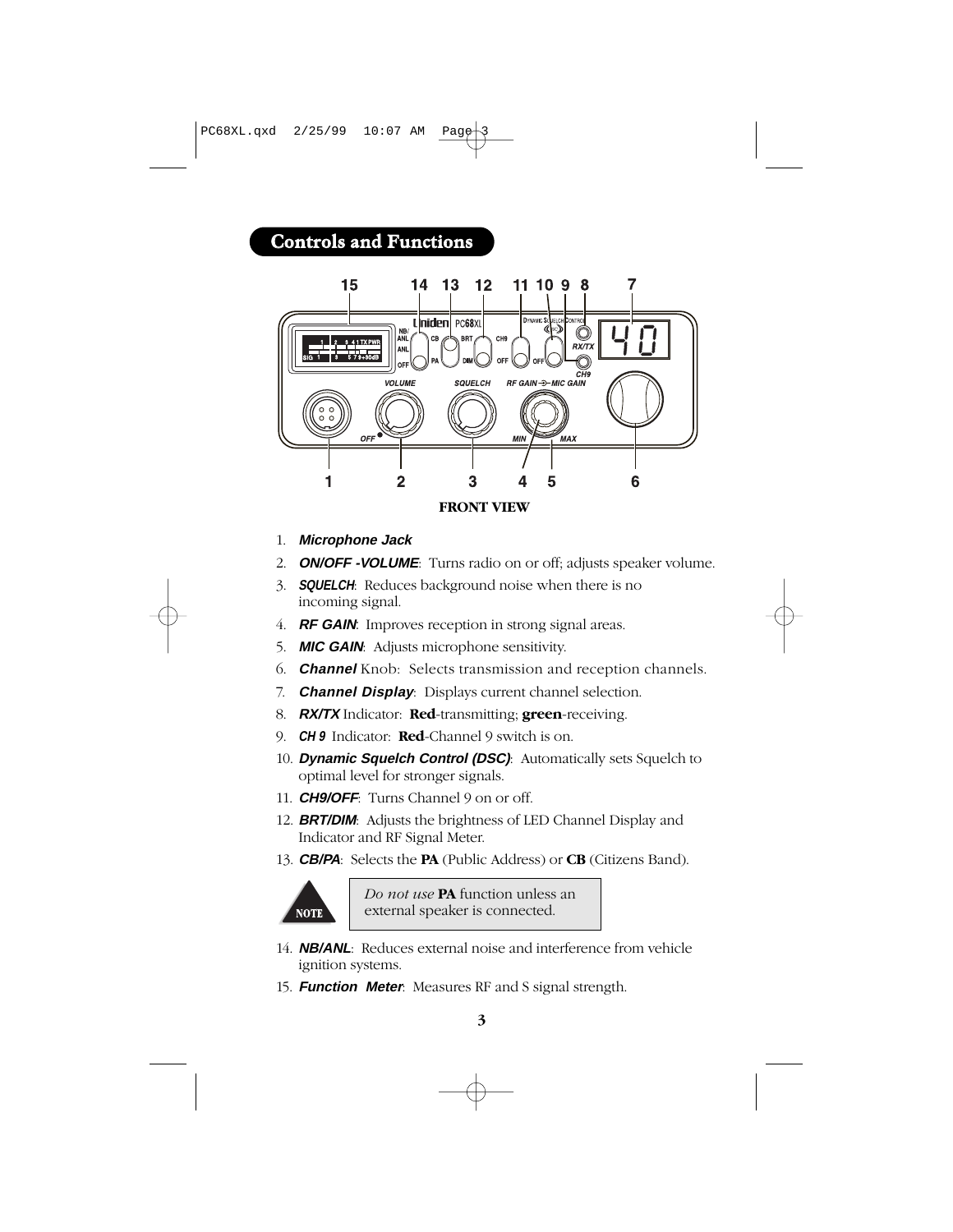PC68XL.qxd 2/25/99 10:07 AM Page



#### **REAR VIEW**

- 16. **ANT.**: Connects antenna cable to transceiver.
- 17. **PA SP**: Connects optional external 8-ohm, 4-watt speaker for use as a public address system.



To prevent acoustic feedback, separate the microphone from the speaker when operating the **PA** at high output levels.

18. **EXT. SP**: Connects an 8-ohm 4-watt speaker to remotely monitor the receiver.



When the external speaker is plugged in, the internal speaker is off.

19. **POWER**: Connects DC power to transceiver.



All channels, except Channel 9 may be used for normal communication. Channel 9 is reserved by the FCC for emergency communications involving the immediate safety of individuals or protection of property. Channel 9 may also be used to render assistance to a motorist.

> **This is an FCC rule and applies to all CB operators.**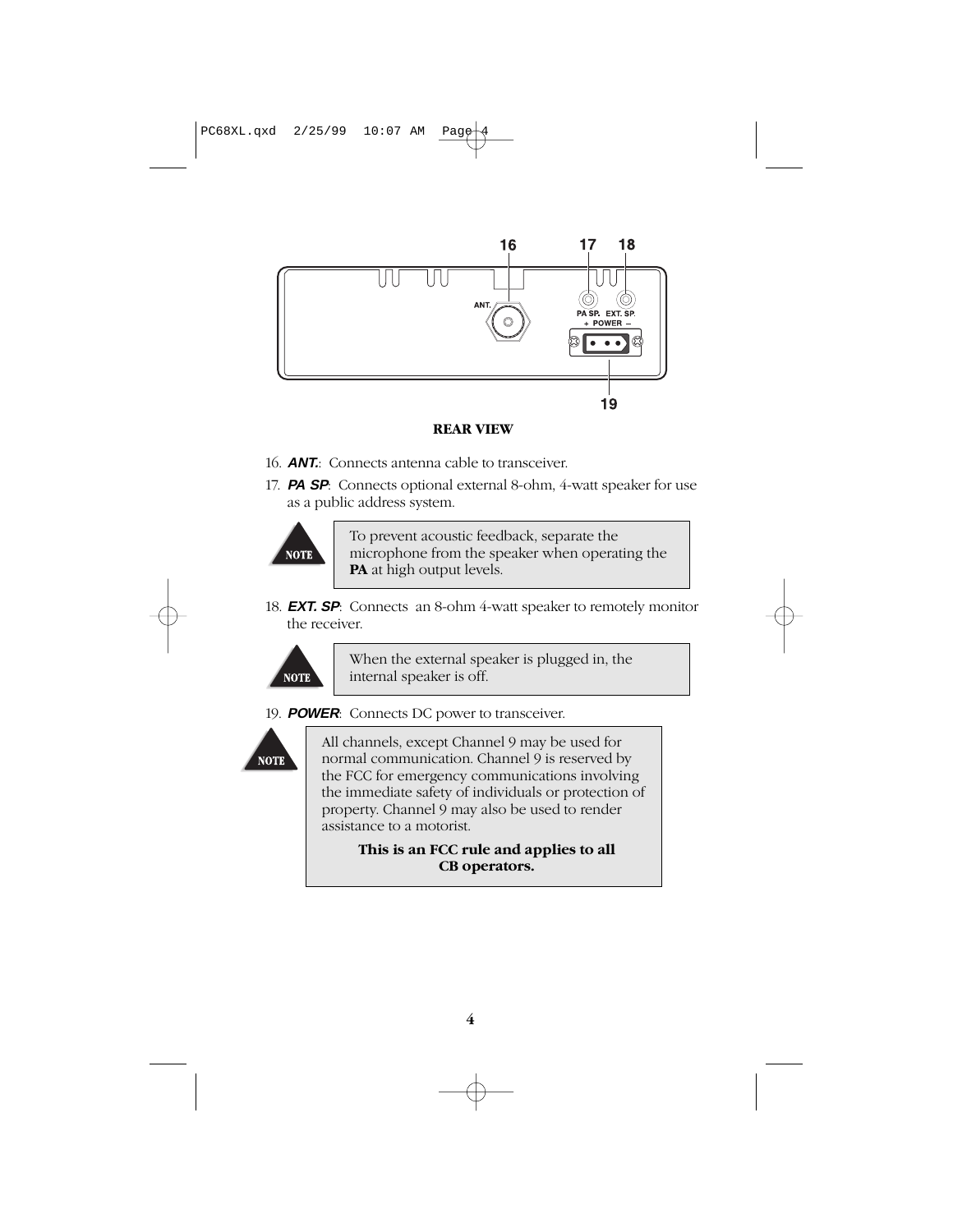# Installation

# **MOBILE STATION INSTALLATION**



Plan the location of the transceiver and microphone bracket before beginning installation.

- 1. Select a location that is convenient for operating the radio, but does not interfere with the driver or passenger.
- 2. Install bracket with self-tapping screws provided.
- 3. Connect wiring. (See instructions for Connecting the Power Cords).
- 4. Attach the microphone bracket to side of the radio.
- 5. Attach radio to bracket.

#### **MOBILE STATION ANTENNA**

Because the maximum power output of the transmitter is limited by the FCC, the quality of your antenna is very important. To achieve the maximum transmission distance, we strongly recommend that you install only a high quality antenna. You have just purchased a superior transceiver - don't diminish its performance by installing an inferior antenna.

Only a properly matched antenna system will allow maximum power transfer from the 50 ohm transmission line to the radiating element. Your **Uniden** dealer is qualified to help you select the proper antenna for your requirements. A whip style antenna may be used for automobile installation.

A short 'loaded' whip antenna is easier to install on an automobile. However, the efficiency of the short whip antenna is less than that of a full quarter-wave whip antenna.



#### **MARINE INSTALLATION**

Consult your dealer for information regarding marine installation. It is important to adequately ground the system and to prevent electrolysis between the fittings in the hull and the water.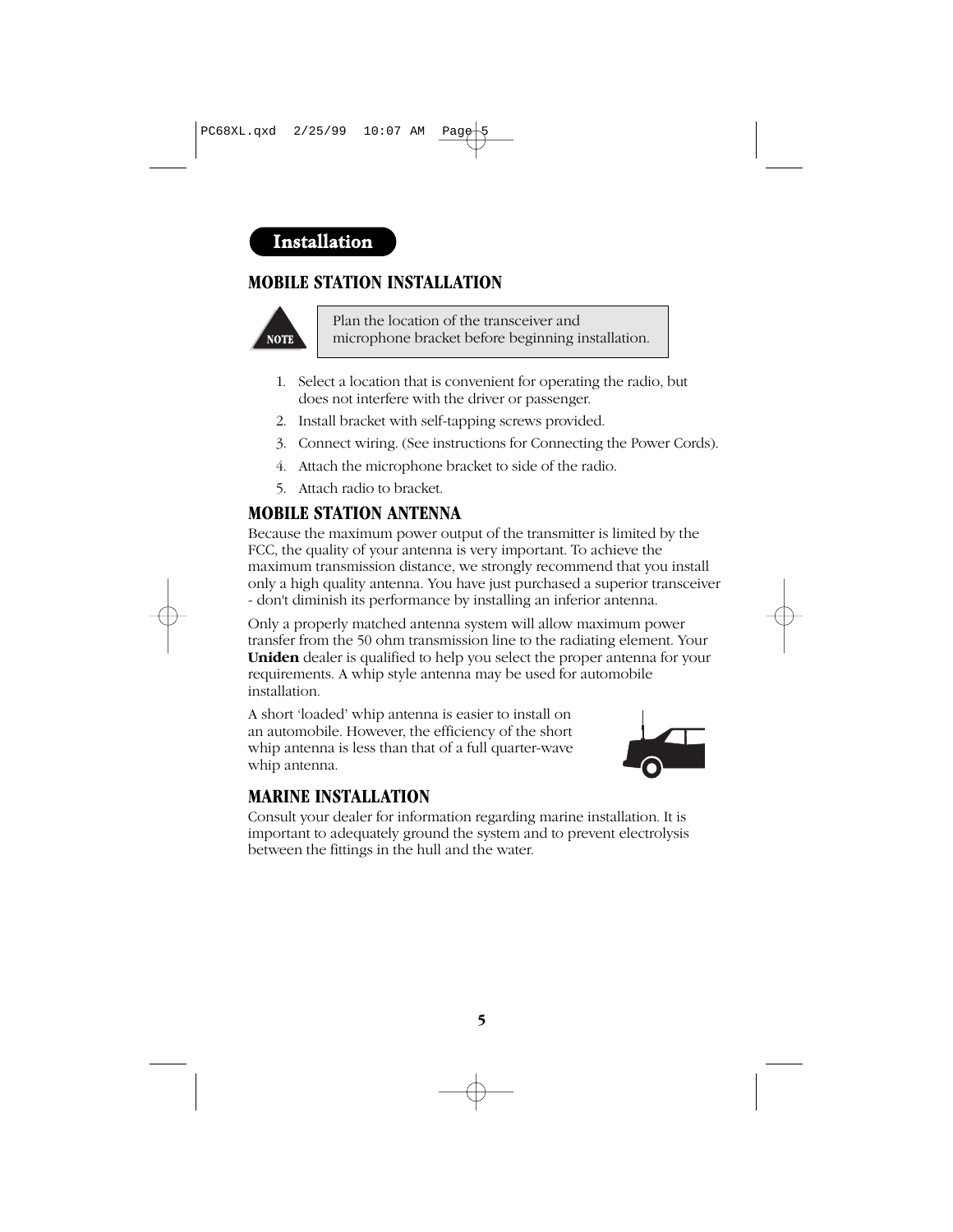# **CONNECTING THE POWER CORDS**

We recommend connecting the power lead to the Ignition Switch Accessory Terminal. This way, the transceiver is automatically turned off when the ignition switch is turned off.

Or, the power cord may be connected to an available terminal on the fuse block, or, to a point in the wiring harness. However, caution must be taken to prevent a short circuit. If in doubt, contact your vehicle dealer for information.

## **GROUND INFORMATION**



This transceiver may be installed and used in any 12-volt DC negative or positive ground system vehicle.

Most newer U.S. and foreign made cars, and small trucks, use a negative ground system. Some older cars, and some new large trucks, use a positive ground system.

With a negative ground system, the negative  $\left(\text{-}\right)$  battery terminal is usually connected to the vehicle motor block. If you cannot determine the polarity system of your vehicle, contact your vehicle dealer for information.

# **Negative Ground System**

If you have a negative ground system, connect the **red** DC power cord from the transceiver to the positive (+) battery terminal or other convenient point. Then connect the **black** power cord to the vehicle chassis or negative (-) battery terminal.

#### **Positive Ground System**

If you have a positive ground system, connect the **black** DC power cord from the transceiver to the negative (-) battery terminal or other convenient point. Then, connect the **red** power cord to the vehicle chassis or the positive (+) battery terminal.





**6**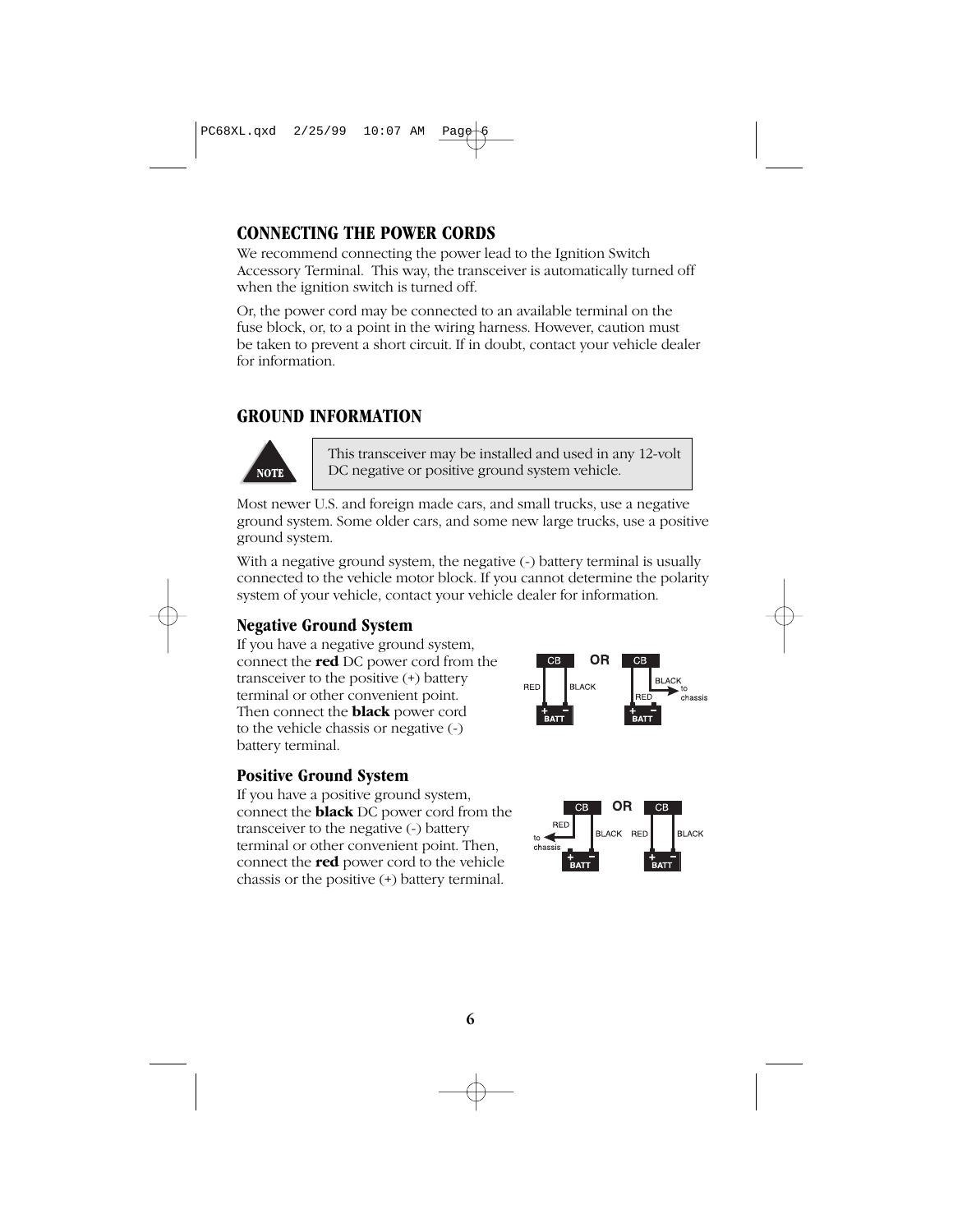# To Receive





Set **SQUELCH** *only* when the radio is not receiving a strong signal.

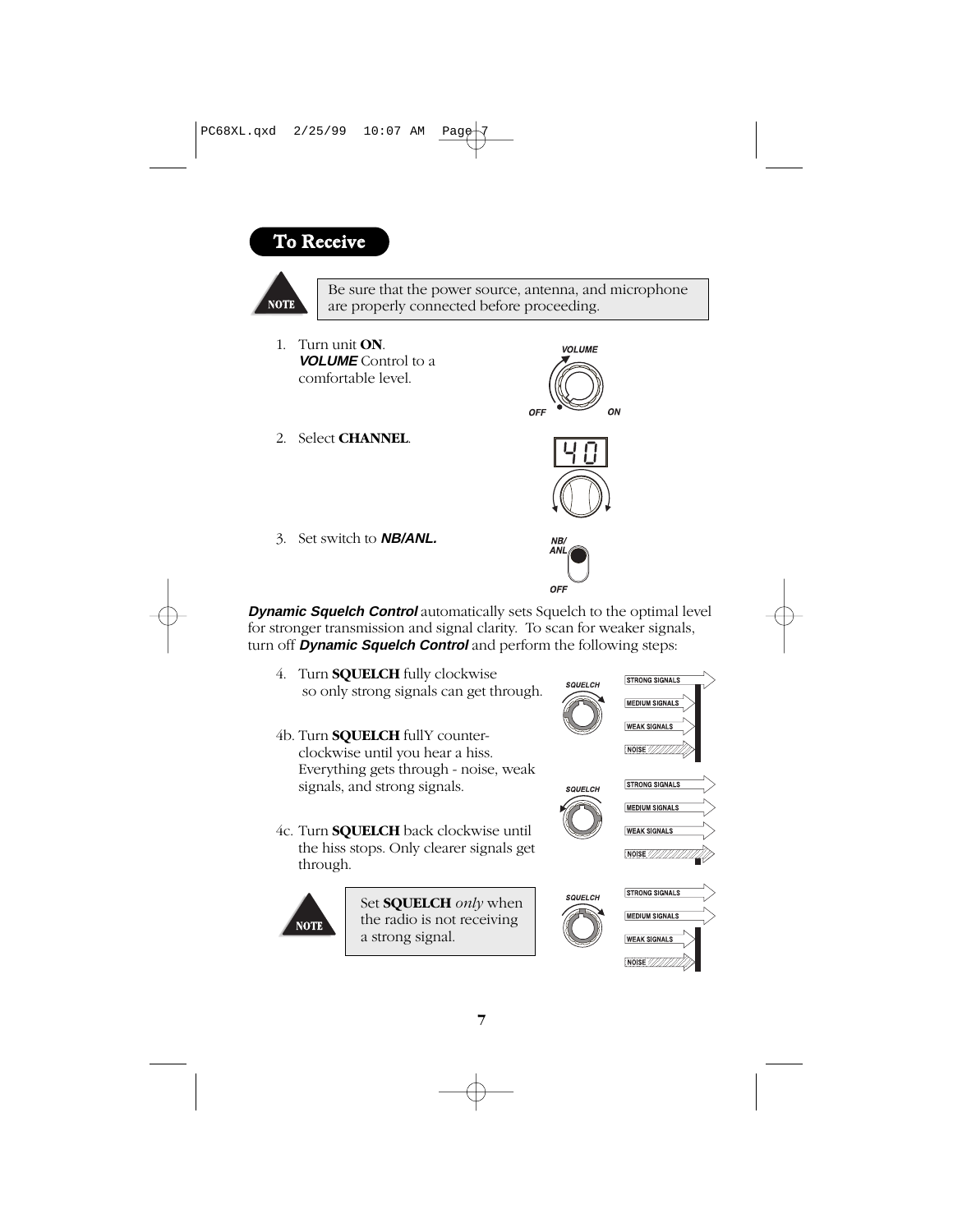- 5. Adjust **RF GAIN** knob (small) to optimize reception in strong signal areas.
- 6. Adjust **MIC GAIN** knob (large) to adjust microphone sensitivity.





# To Transmit



Perform a voltage Standing Wave Ratio (**SWR**) measurement prior to using the transmitter. A **SWR** ratio in excess of 2:1 may damage the transmitter



Be sure to read and understand Part 95, FCC Rules and Regulations before operating your transmitter.

- 1. Select a channel.
- 2. Adjust **MIC GAIN**.



3. When the channel is clear, press the microphone **PTT** switch and speak.



# Function Meter

**RF Meter**: Measures RF Output Power for transmitter. Press microphone **PTT** switch to read transmitting power.

**S-Meter**: Measures incoming signal strength. The meter swings to indicate signal strength. i.e. **S 3, S 5, S 7 . . .**

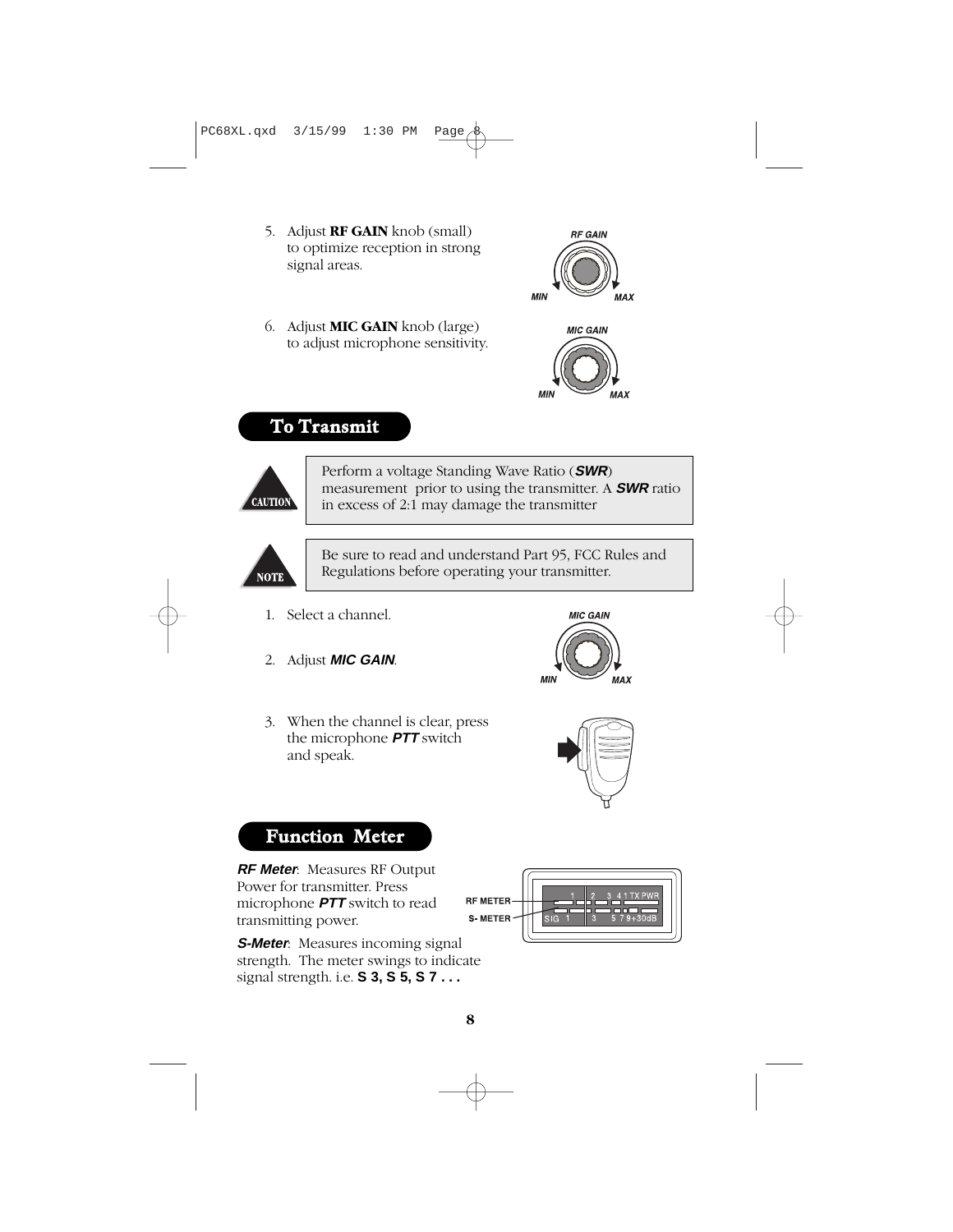# Preventive Maintenance

Every six months:

- 1. Check the Standing Wave Ratio (**SWR**).
- 2. Be sure all electrical connections are tight.
- 3. Inspect antenna coaxial cable for wear or breaks in shielding.
- 4. Be sure all screws and mounting hardware are tight.

## Maintenance

The **PC68XL** is designed to give you years of trouble-free service. There are no user-serviceable parts inside. Except for the fuse in the DC power cord, no maintenance is required.

To replace a blown fuse:

1. Press ends of the fuse holder together. Twist to open. Carefully separate the two pieces.



2. Remove the fuse and inspect. If blown, replace with the same type fuse.



Use only the fuse specified for your **PC68XL**. Failure to do so may void your warranty.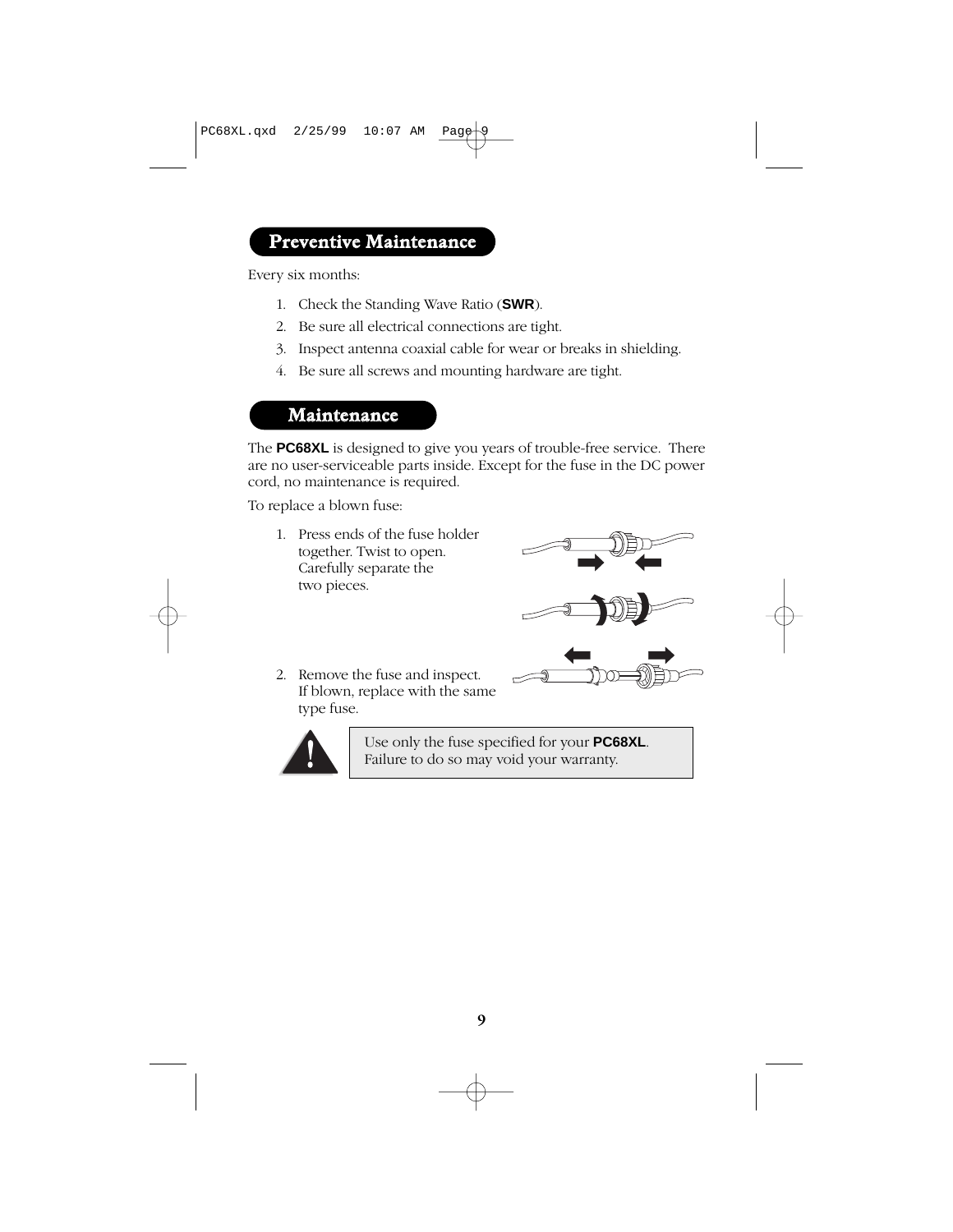# Troubleshooting

In the event of system malfunction, perform the following procedures:

| Problem                |   | Suggestion                                       |
|------------------------|---|--------------------------------------------------|
| Unit does not power up | ∩ | Check the ignition key position.                 |
|                        | □ | Check power cord connections.                    |
|                        |   | Check fuse.                                      |
|                        | ∩ | Check vehicle electrical system.                 |
| No reception           | ∩ | Check microphone connection.                     |
|                        |   | Set <b>CB/PA</b> switch to <b>CB</b> .           |
|                        |   | Check <b>VOLUME</b> and <b>SQUELCH</b> .         |
|                        |   | Check antenna.                                   |
|                        |   | Check antenna connection.                        |
|                        | ⊓ | Set <b>RF GAIN</b> to <b>MAX</b>                 |
| Poor Reception         |   | Check <b>VOLUME</b> and <b>SQUELCH</b> .         |
|                        |   | Be sure antenna <b>SWR</b> is normal.            |
|                        | ∩ | Set <b>RF GAIN</b> to <b>MAX</b> .               |
| No Transmission        | ∩ | Set <b>CB/PA</b> switch to <b>CB</b> .           |
|                        |   | Check microphone connection.                     |
|                        |   | Check <b>MIC GAIN</b> and adjust to <b>MAX</b> . |
| Low Transmission       |   | Check <b>MIC GAIN</b> and adjust to <b>MAX</b> . |

If you do not get satisfactory results after performing the above checks, call the **Uniden Customer Service Center** at 1-800-297-1023, 8:00 a.m. to 5:00 p.m. CST, Monday through Friday.

# Servicing Your Transceiver

Technical information, diagrams, and charts are provided on request. It is the user's responsibility to see that this radio is operating at all times in accordance with the FCC Citizens Radio Service regulations. We highly recommend that you consult a qualified radio/telephone technician for servicing and aligning this CB radio product. Please refer to the WARNING information on page 2 of this Guide.



When ordering parts, be sure to specify the correct model number and serial number of the unit.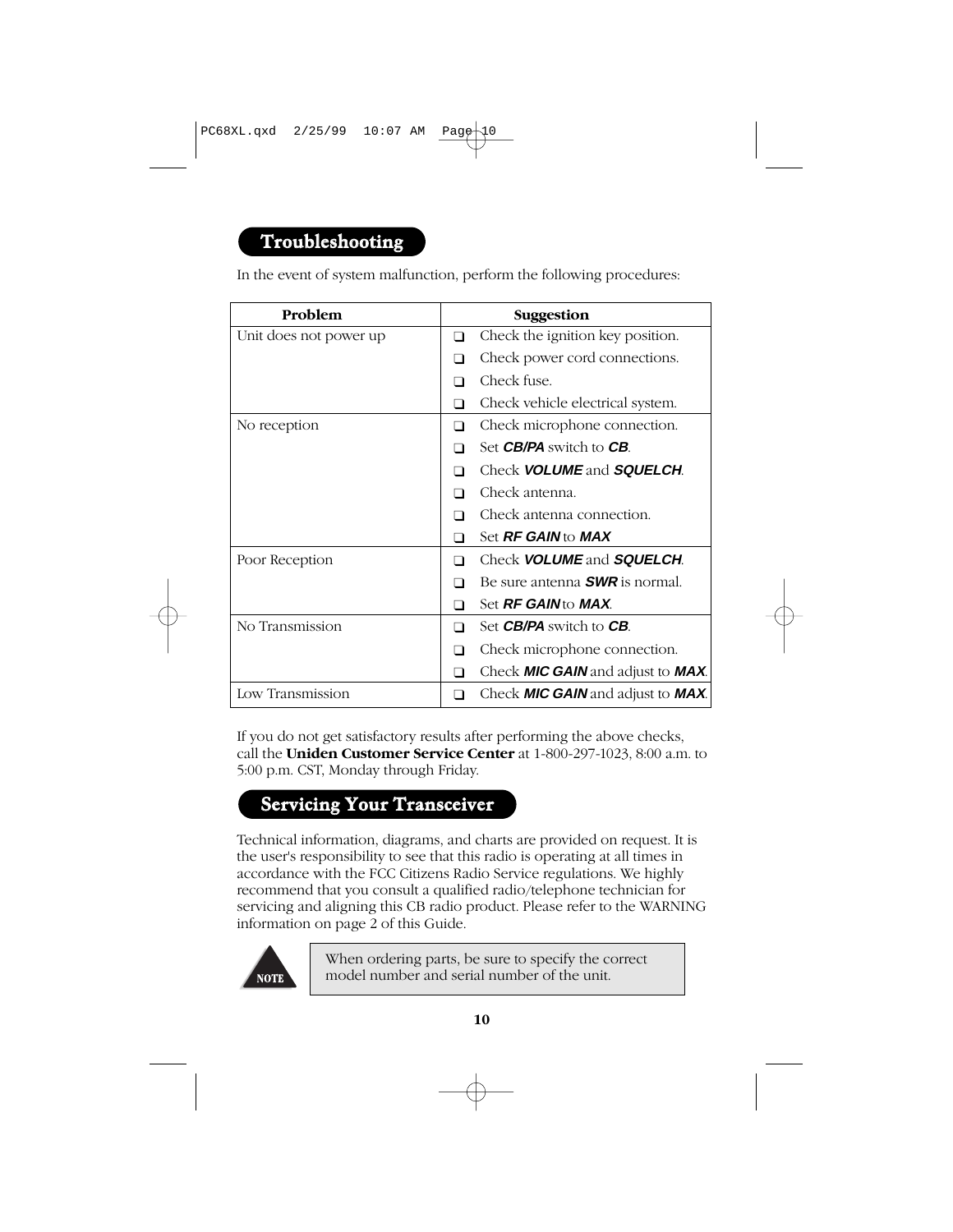# Specifications

| <b>GENERAL</b>                                  |                                                                      |
|-------------------------------------------------|----------------------------------------------------------------------|
| Channel:                                        | 40                                                                   |
| <b>Frequency Range:</b>                         | 26.965 - 27.405 MHz                                                  |
| <b>Frequency Control:</b>                       | PLL Synthesizer                                                      |
| Antenna Impedance:                              | 50 ohms                                                              |
| Power Input:                                    | 13.8 VDC                                                             |
| <b>Current Drain</b><br>TX:<br>RX:              | AM Full Modulation 2.2 A max)<br>Squelch 25 A                        |
| <b>Operating Temperature:</b>                   | -30 $^{\circ}$ C to 60 $^{\circ}$ C                                  |
|                                                 | $-10\degree$ C to $+60\degree$ C (DSC on)                            |
| <b>Accessories:</b>                             | DC Power Cord<br>Microphone<br>Microphone Hanger<br>Mounting Bracket |
| Size $(W \times D \times H)$ :                  | 160 mm x 55 mm x 217 mm                                              |
| Weight:                                         | 3 Pounds                                                             |
| <b>TRANSMITTER</b>                              |                                                                      |
| <b>Output Power:</b>                            | 4 watts                                                              |
| <b>Emission Type:</b>                           | 6A3                                                                  |
| Hum and Noise:                                  | Better than 40 dB                                                    |
| <b>Frequency Tolerance:</b>                     | ±0.002%                                                              |
| <b>Modulation Percentage (Peak):</b>            | 100%                                                                 |
| <b>Spurious Rejection:</b>                      | $-70$ dB                                                             |
| <b>Output Impedance:</b>                        | 50 ohm, unbalanced                                                   |
| <b>RECEIVER</b>                                 |                                                                      |
| Sensitivity at 10 dB S+N/N:                     | $0.5 \mu V$                                                          |
| Sensitivity at 500 mW Audio Output: $0.5 \mu$ V |                                                                      |
| <b>Squelch Threshold:</b>                       | $0.5 \mu V$                                                          |
| Antenna Impedance:                              | 50 ohms                                                              |
| Squelch Tight:                                  | $1000 \mu V$                                                         |
| Signal Meter S-9:                               | $100 \mu V$                                                          |
| Audio Output Power (max.):                      | 5 watts                                                              |
| Audio Output (10% Dist.):                       | 4 watts                                                              |
| Selectivity @ 6 dB Down:                        | 7 kHz                                                                |
| <b>Adjacent Channel Rejection:</b>              | 60 dB                                                                |
| <b>Image Rejection:</b>                         | 70 dB                                                                |
| <b>Internal Speaker Impedance:</b>              | $16$ ohm                                                             |
| <b>External Speaker Impedance:</b>              | 80 ohms                                                              |
| Current Drain @ No Signal (max):                | .375 A                                                               |
| <b>PUBLIC ADDRESS</b>                           |                                                                      |
| <b>Output Power at 10% Distortion:</b>          | 4 watts                                                              |
|                                                 |                                                                      |

*Specifications shown are typical and subject to change without notice.*

**11**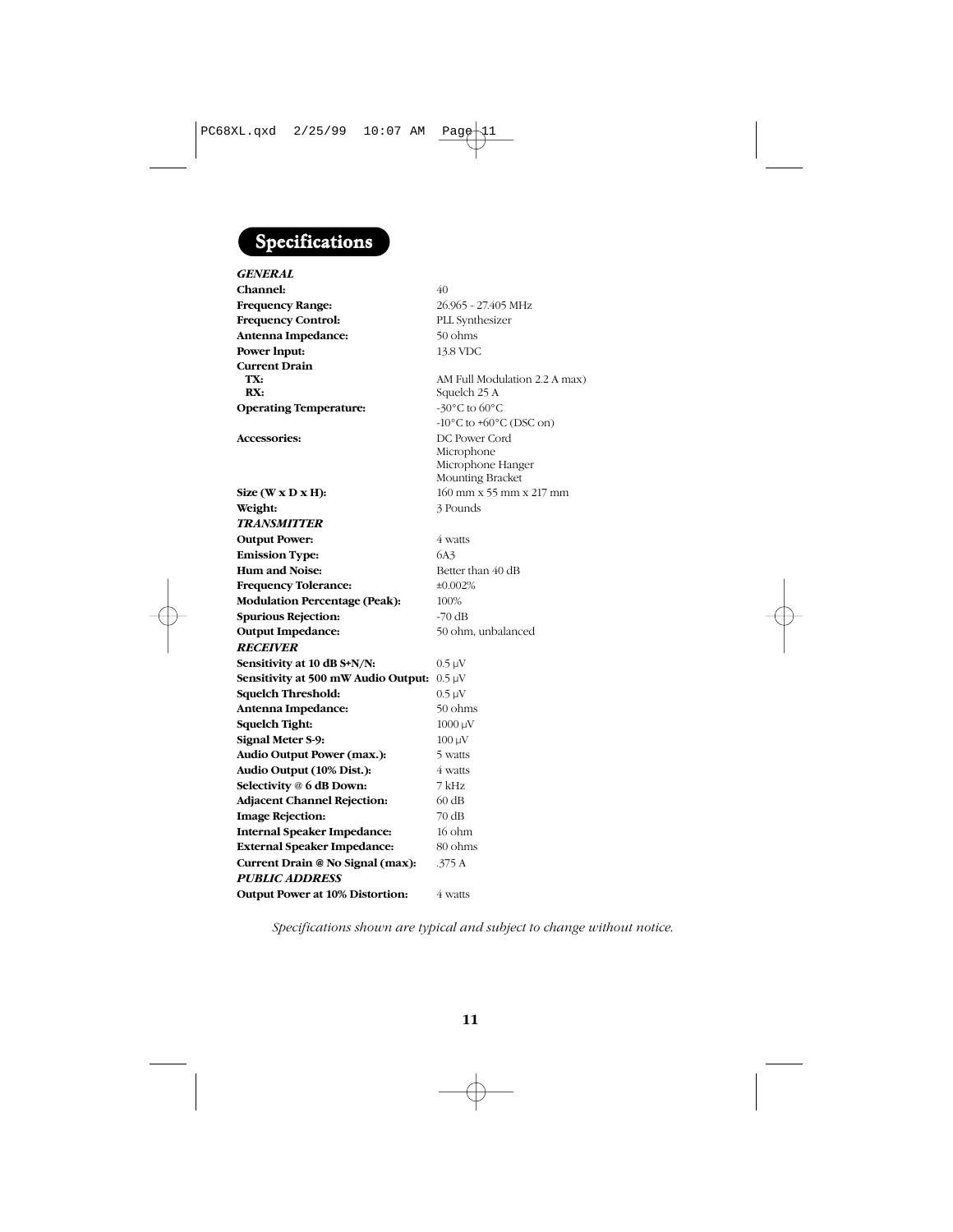# Two-Year Extended Warranty

**Important:** Evidence of original purchase is required for warranty service.

**WARRANTOR**: UNIDEN AMERICA CORPORATION ("Uniden")

**ELEMENTS OF WARRANTY**: Uniden warrants, for two years, to the original retail owner, this Uniden Product to be free from defects in materials and craftsmanship with only the limitations or exclusions set out below.

**WARRANTY DURATION**: This warranty to the original user shall terminate and be of no further effect two years after the date of original retail sale. The warranty is invalid if the Product is (A) damaged or not maintained as reasonable or necessary, (B) modified, altered, or used as part of any conversion kits, subassemblies, or any configurations not sold by Uniden, (C) improperly installed, (D) serviced or repaired by someone other than an authorized Uniden service center for a defect or malfunction covered by this warranty, (E) used in any conjunction with equipment or parts or as part of any system not manufactured by Uniden, or (F) installed or programmed by anyone other than as detailed by the owner's manual for this product.

**STATEMENT OF REMEDY**: In the event that the product does not conform to this warranty at any time while this warranty is in effect, warrantor will either, at its option, repair or replace the defective unit and return it to you without charge for parts, service, or any other cost (except shipping and handling) incurred by warrantor or its representatives in connection with the performance of this warranty. Warrantor, at its option, may replace the unit with a new or refurbished unit. THE LIMITED WARRANTY SET FORTH ABOVE IS THE SOLE AND ENTIRE WARRANTY PERTAINING TO THE PRODUCT AND IS IN LIEU OF AND EXCLUDES ALL OTHER WARRANTIES OF ANY NATURE WHATSOEVER, WHETHER EXPRESS, IMPLIED OR ARISING BY OPERATION OF LAW, INCLUDING, BUT NOT LIMITED TO ANY IMPLIED WARRANTIES OF MERCHANTABILITY OR FITNESS FOR A PARTICULAR PURPOSE. THIS WARRANTY DOES NOT COVER OR PROVIDE FOR THE REIMBURSEMENT OR PAYMENT OF INCIDENTAL OR CONSEQUENTIAL DAMAGES. Some states do not allow this exclusion or limitation of incidental or consequential damages so the above limitation or exclusion may not apply to you.

**LEGAL REMEDIES**: This warranty gives you specific legal rights, and you may also have other rights which vary from state to state. This warranty is void outside the United States of America.

**PROCEDURE FOR OBTAINING PERFORMANCE OF WARRANTY**: If, after following the instructions in the owner's manual you are certain that the Product is defective, pack the Product carefully (preferably in its original packaging). The Product should include all parts and accessories originally packaged with the Product. Include evidence of original purchase and a note describing the defect that has caused you to return it. The Product should be shipped freight prepaid, by traceable means, to warrantor at:

#### **Uniden America Corporation**

Parts and Service Division 4700 Amon Carter Blvd Fort Worth, TX 76155 (800) 297-1023, 8 a.m. to 5 p.m., Central, Monday through Friday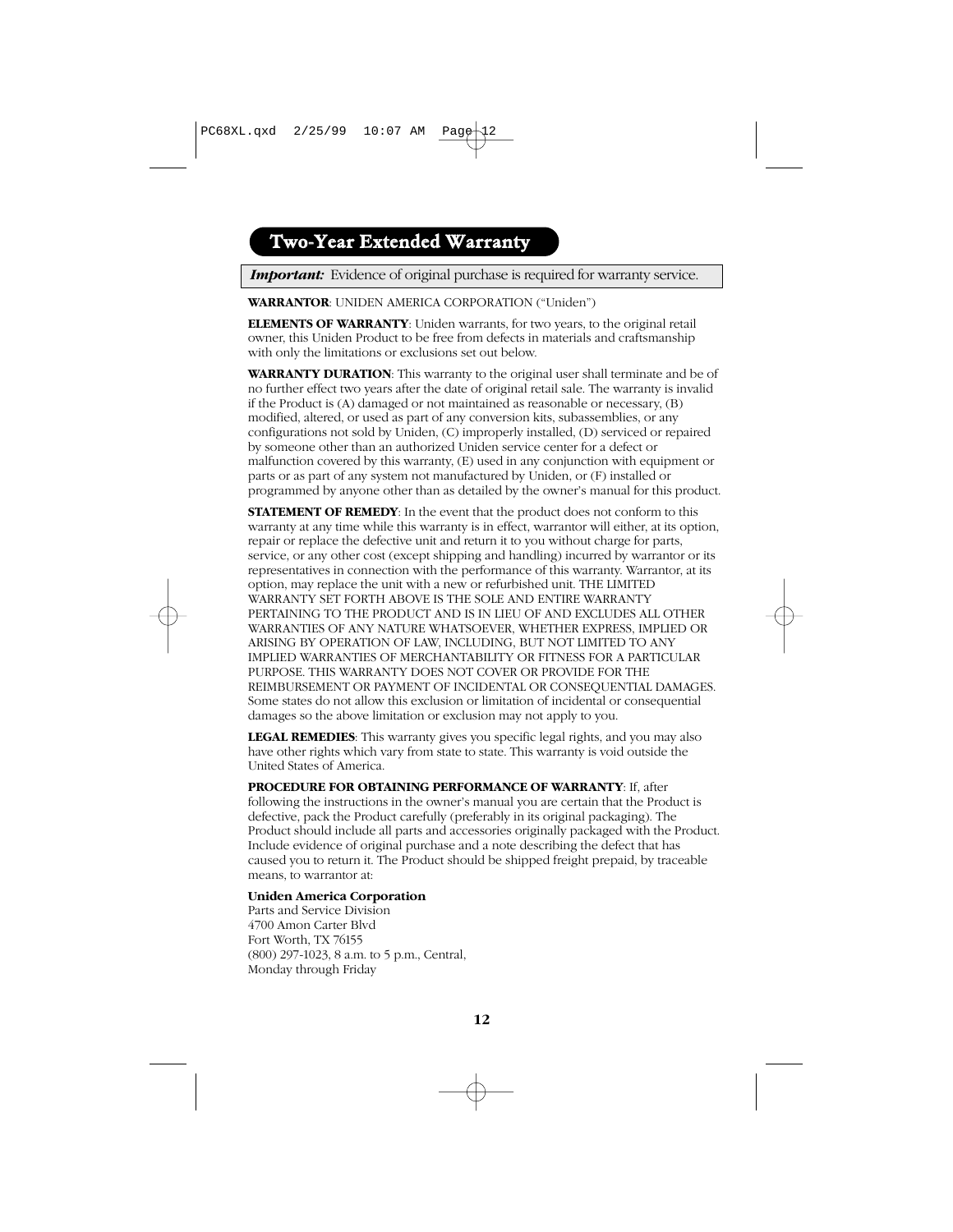# Radio Code Definitions

The following list contains common "10-Codes" used by CB radio operators for faster communication and better understanding.

#### **Code Meaning Code Meaning**

- 10-1 Received poorly
- 10-2 Receiving well
- 10-3 Stop transmitting
- 10-4 OK, message received
- 10-5 Relay message
- 10-6 Busy, stand by
- 10-7 Out of service, leaving air
- 10-8 In service, subject to call
- 10-9 Repeat message
- 10-10 Transmission completed, standing by
- 10-11 Talking too rapidly
- 10-12 Visitors present
- 10-13 Advise Weather/
- Road conditions
- 10-16 Make pickup at
- 10-17 Urgent business
- 10-18 Anything for us?
- 10-19 Nothing for you, return to base
- 10-20 My location is
- 10-21 Call by telephone
- 10-22 Report in person to
- 10-23 Stand by
- 10-24 Completed last assignment
- 10-25 Can you contact
- 10-26 Disregard last information
- 10-27 I am moving to channel
- 10-28 Identify your station
- 10-29 Time is up for contact
- 10-30 Does not conform to FCC rules
- 10-32 I will give you a radio check
- 10-33 EMERGENCY TRAFFIC
- 10-34 Trouble at this station
- 10-35 Confidential information 10-36 Correct time is 10-37 Wrecker needed at 10-38 Ambulance needed at 10-39 Your message is delivered 10-41 Please turn to channel 10-42 Traffic accident at 10-43 Traffic tie up at 10-44 I have a message for you 10-45 All units within range please report 10-50 Break channel 10-60 What is next message number 10-62 Unable to copy, use phone 10-63 Net directed to 10-64 Net clear 10-65 Awaiting your next message/assignment 10-67 All units comply 10-70 Fire at 10-71 Proceed with transmission in sequence 10-77 Negative contact 10-81 Reserve hotel room for 10-82 Reserve room for 10-84 My telephone number is 10-85 My address is 10-91 Talk closer to microphone 10-93 Check my frequency on this channel 10-94 Please give me a long count
	- 10-99 Mission completed, all units secure
	- 10-200 Police needed at